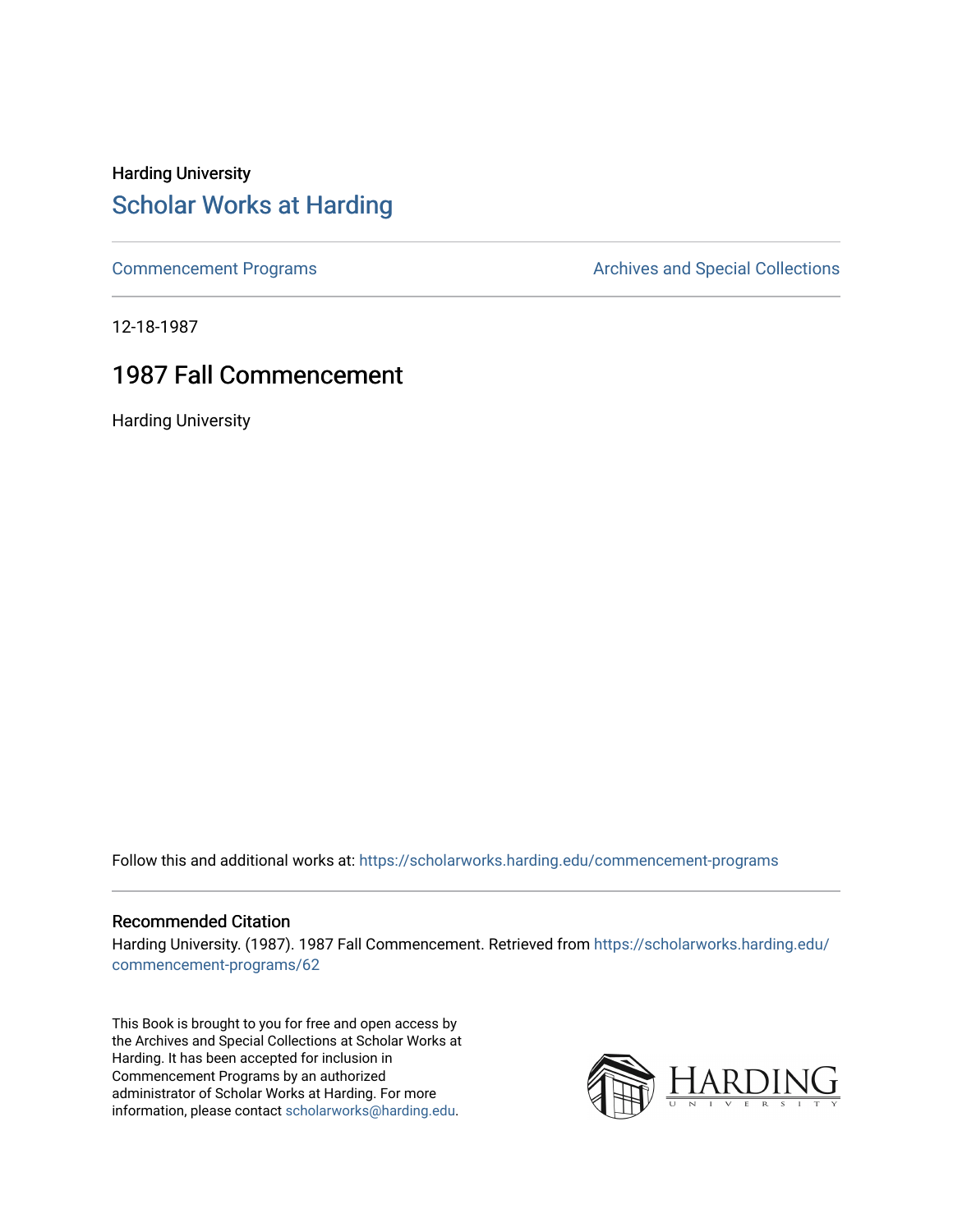## **HARDING UNIVERSITY**

### **Fall Commencement**



December 18, 1987

George S. Benson Auditorium Searcy, Arkansas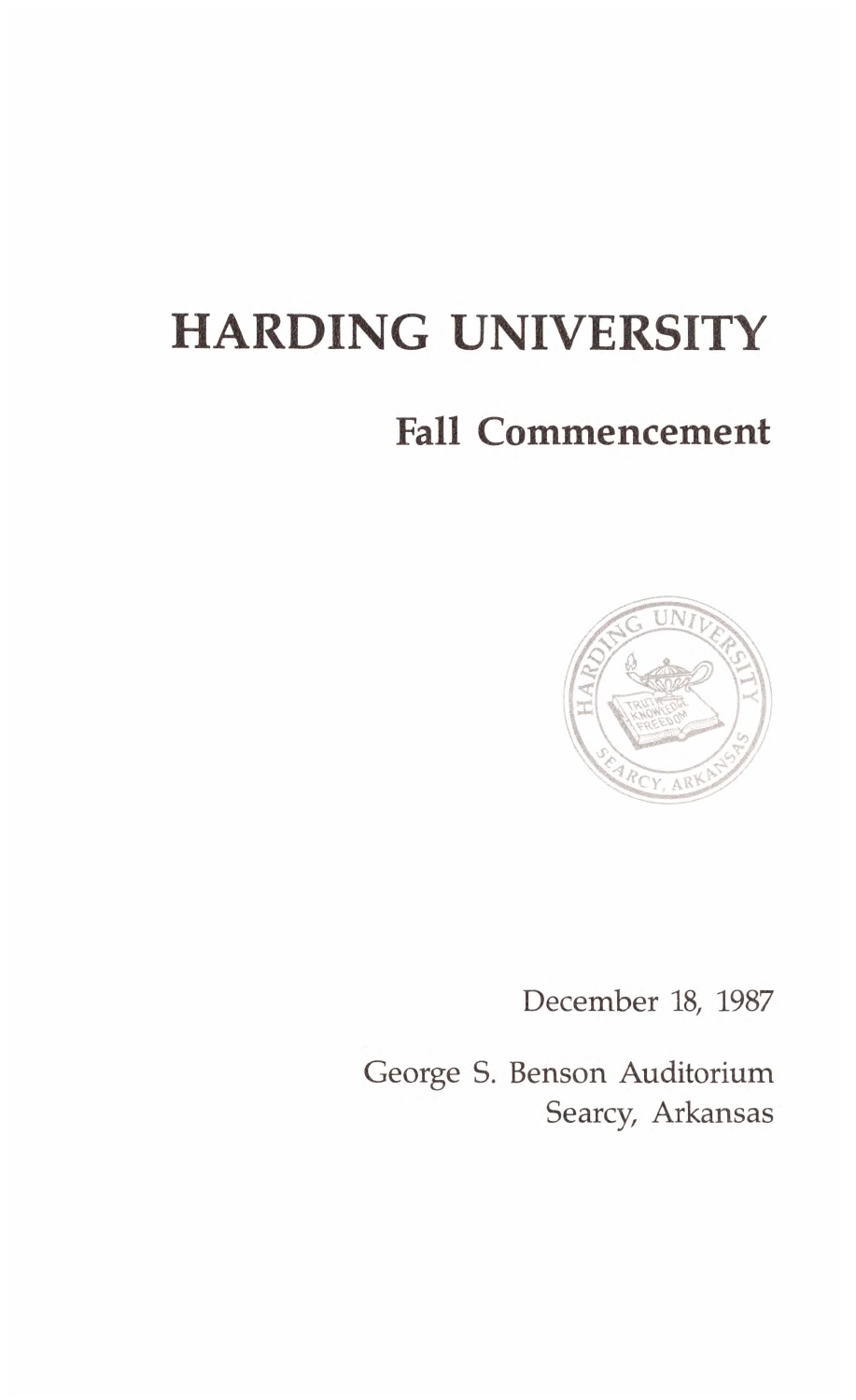# **Commencement Program**

| December 18, 1987, 10:00 a.m., George S. Benson Auditorium, Harding University                       |
|------------------------------------------------------------------------------------------------------|
|                                                                                                      |
|                                                                                                      |
| Professor of Music                                                                                   |
| Professor of English                                                                                 |
| (Audience will stand)<br>Candidate for B.A. Degree                                                   |
| President                                                                                            |
| Dean, Harding Graduate School of Religion                                                            |
| RECOMMENDATION OF CANDIDATES FOR DEGREE Neale T. Pryor, Th.D.<br>Vice President for Academic Affairs |
| Dean B. Priest, Ph.D.<br>Dean of the College of Arts and Sciences                                    |
| Cathleen M. Shultz, Ph.D.<br>Dean of the School of Nursing                                           |
| James R. Henderson, Ph.D.<br>Dean of the School of Business                                          |
| Bobby L. Coker, Ed.D.<br>Dean of the School of Education                                             |
|                                                                                                      |
| Member of the Board                                                                                  |
|                                                                                                      |
| (Audience will stand)                                                                                |
| (Audience will remain standing)<br>Assistant Professor of Education                                  |
| (Audience will be seated)                                                                            |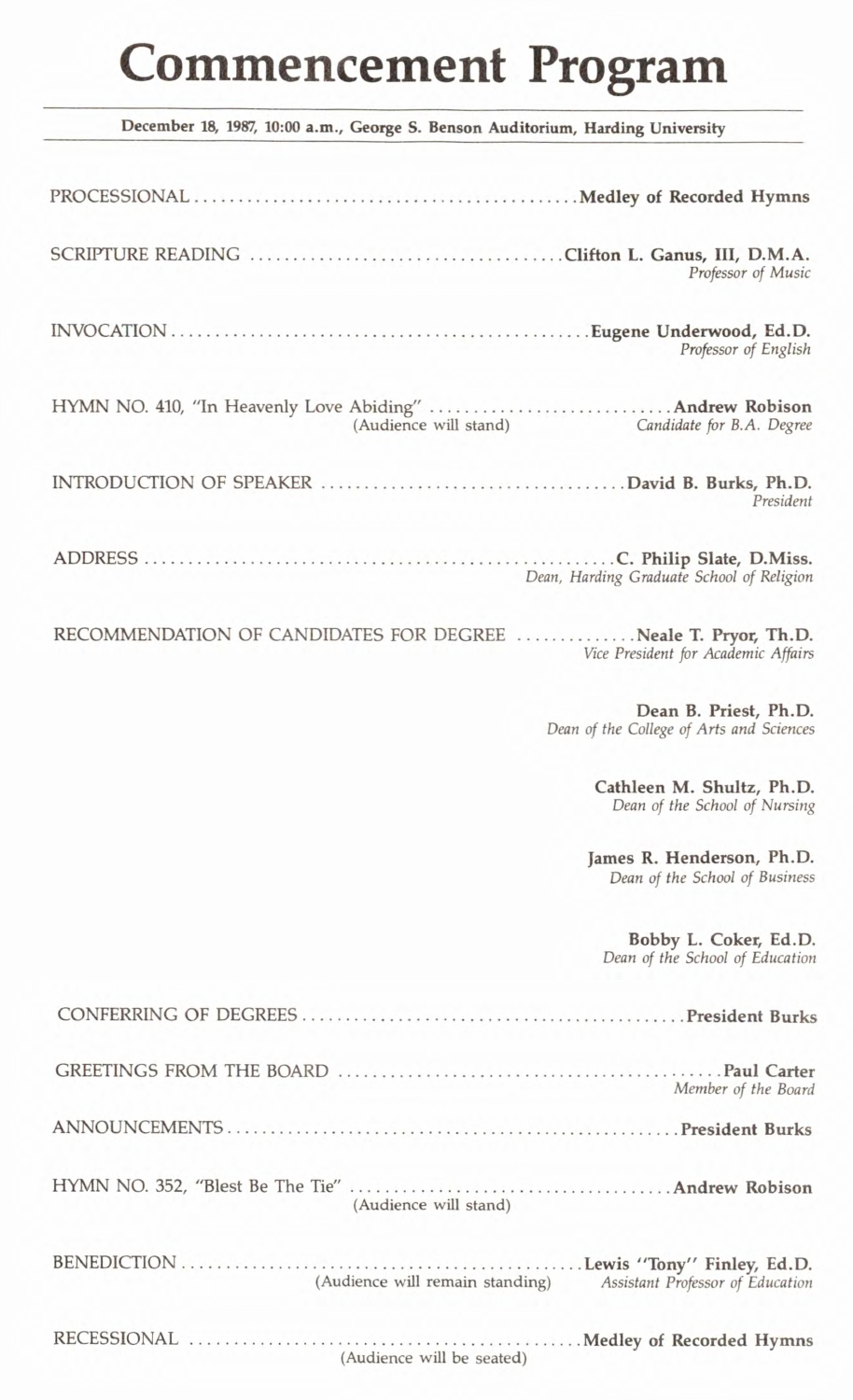### **College of Arts and Sciences**

Rodney O. Ashlock\* *Magna Cum Laude*  Debra Lynn Bargo Patricia Ann Billingsley Foy Eugene Campbell James Brent Craft Marty E. Davis Tammie Slentz Hartley *Cum Laude*  Mark Delber Holderbaum Annie May Johnson Denise Louise Johnston Shannon James Kepler Carla Ann Klein Adrian Knight *Magna Cum Laude* 

**Bachelor of Arts** 

Rebecca Lynn Leavell Denver Jay Lee Louis Emmett Mahaffey Jose Mai\*+ *Magna Cum Laude*  Henry R. Milton\* *Magna Cum Laude*  Melanie Dianne Mitchell Carolyn Elaine Neal+ Jeffrey E. Odum *Cum Laude*  Rick Kevin Ralston *Summa Cum Laude*  David Curry Rector Tommy Kyle Reeves

Andrew Jackson Robison IV\*+ *Magna Cum Laude*  Dena Olene Sims\* *Cum Laude*  Jeffrey Mark Slater Pamela Ruth Slater Ceila Gaye Smith Johannes Hendrik Cornelius Snyman\* *Summa Cum Laude*  Charmaine E. Stacy Thomas Wayne Strasser Jeffery Scott Valentine David Alan White Ralph Wilfred Williams

### **Bachelor of Science**

Melanie Andre Anderson Teresa Lee Cox *Cum Laude*  Kelli Kay Helms\* *Magna Cum Laude*  Wesley William Holland

Malcolm Forrest Howell John Mark Matthews\* *Summa Cum Laude*  Todd Anthony McKee Vivian Perdana

Mitzi Kay Pyland *Magna Cum Laude*  Debra R. Sloan Michael Scott Smith Jill Annette Stewart\* *Summa Cum Laude* 

#### **Bachelor of Science in Medical Technology**

Laura Kae Brock *Cum Laude* 

### **School of Nursing**

#### **Bachelor of Science in Nursing**

Linda Colleen Gibson Karen Denise Kelley

*Cum Laude* 

### **School of Business**

#### **Associate of Arts**

Vanessa June Combs Moss Lisa Michelle Rogers

Charmaine E. Stacy Christa Kay Stricklen Theresa Lynn Tillett

### **Bachelor of Arts**

Vanessa Renee Barker

### **Bachelor of Business Administration**

Tamara Sue Arnold Natalie Anne Blainet Rosetta Burkhart *Cum Laude*  Stephanie Dawn Carter\*+ *Magna Cum Laude*  Clyde Russell Caughron Andrea Denise Dejarnette Rosemary Dixon Phillip Ray Edwards\* *Magna Cum Laude*  Kathy L. Factor David Keith Finley Deborah Carolyn Finley Rebecca Lynn Glaze Paul Bentley Golden

Savona Paige Golden *Magna Cum Laude*  Lisa A. Graham Maria Ann Haynes Keith William Hedges *Cum Laude*  Tom David Heffington

\*Member of Arkansas Eta Chapter of Alpha Chi + Selected Who's Who Among Students in American Colleges and Universities